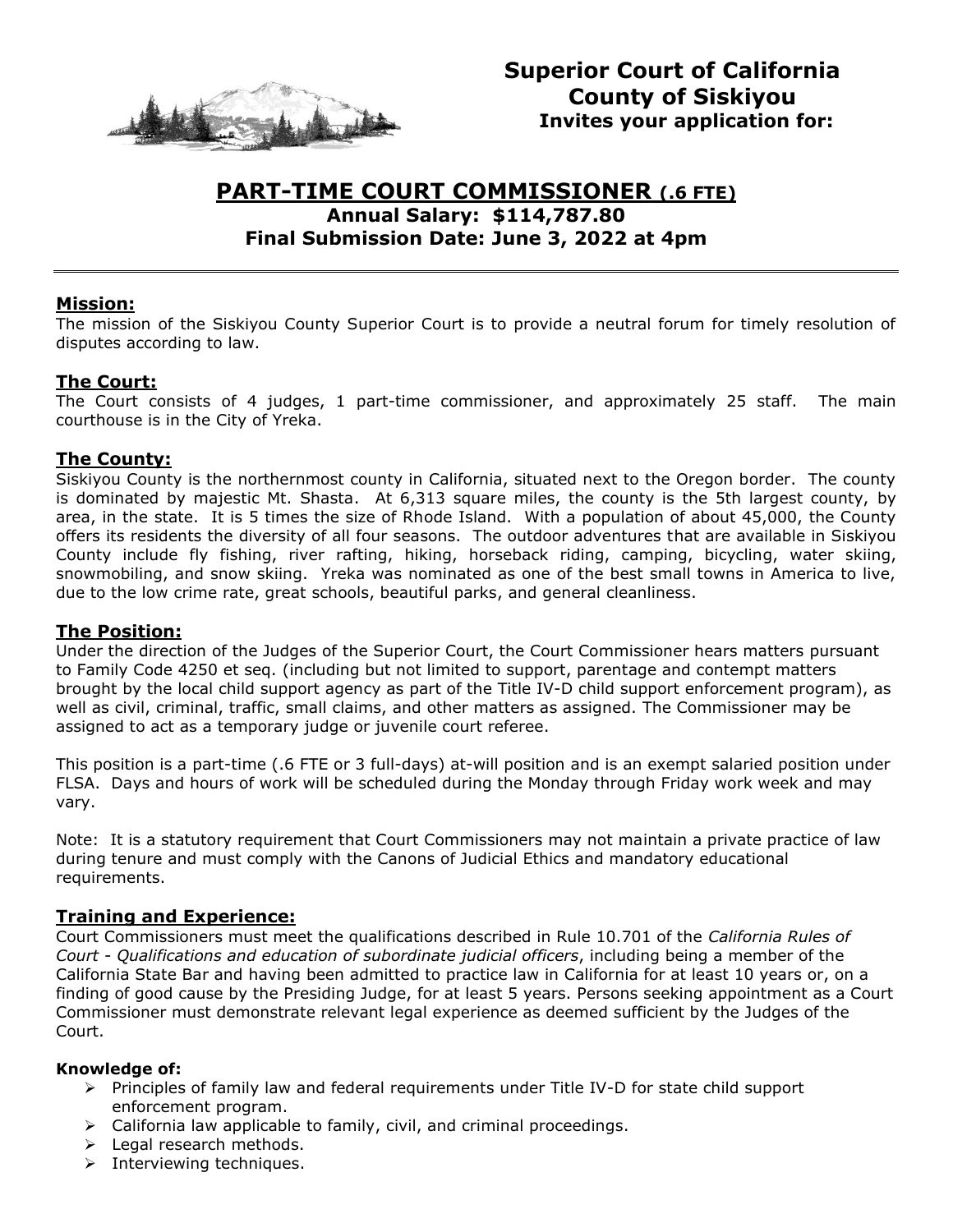➢ Computers, including family law support software programs, and family law forms software programs used in professional family law legal work.

### **Ability to:**

- ➢ Perform professional legal research work.
- ➢ Establish and maintain a cooperative relationship with the Superior Court Bench, members of the Bar and various governmental agencies.
- $\triangleright$  Maintain administrative responsibility for an assigned area of legal services.
- ➢ Communicate effectively both orally and in writing.
- ➢ Prepare and present a variety of special reports.
- $\triangleright$  Successfully operate a computer to perform legal research and use appropriate software in the performance of professional legal work.
- ➢ Effectively handle pressure in difficult and unexpected situations.
- $\triangleright$  Effectively analyze information and legal principles in order to reach sound and just judicial decisions.

## **Special Requirements:**

Prior to taking the oath to become the Commissioner, the candidate must possess a current and valid California Driver's License, have current membership in the State Bar of California and be a resident of the State of California.

The Commissioner will be required to travel to and attend mandatory trainings and AB 1058 child support conferences. These activities may be scheduled for up to a full work week and may include two consecutive weeks for Judicial College. The Commissioner will receive their regular half time salary and will not receive additional compensation for trainings longer than 20 hours. Travel expenses will be reimbursed, which may include meals, lodging, tolls, parking, etc.

## **Benefit Highlights:**

- $\triangleright$  Employer paid contributions towards health, dental and vision plans.
- ➢ Standard paid holidays per calendar year.
- $\triangleright$  Employer contribution to the deferred compensation program of the employee's choice.
- ➢ Vacation, sick leave, and administrative leave accruals earned pro-rata per calendar year.
- $\triangleright$  Term life insurance plan in the amount equal to two times the gross annual salary.
- ➢ Payment of employee bar dues.

## **Special Note:**

The Immigration and Reform Act of 1986 requires that persons hired must present documents verifying identity and authorization for employment in the United States.

## **Physical Requirements & Working Conditions:**

Sit for extended periods; frequently stand and walk; may need to lift and move objects weighing up to twenty-five (25) pounds; use of office equipment, including computer, telephone, calculator, copiers, and fax. Work is performed in an office environment; may be required to drive a vehicle periodically to and from trainings or meetings; continuous contact with other staff and the public. Arrangements will be made to accommodate applicants that request accommodation due to a disability.

## **Application and Selection Procedure:**

The Superior Court of California, County of Siskiyou is an Equal Opportunity Employer. Candidates must complete and submit the Court application form and required questionnaire, and if desired, attach a resume and cover letter that sets forth your reasons for interest in this position. These materials can be located on the Court's website at [www.siskiyou.courts.ca.gov/general-information/employment](http://www.siskiyou.courts.ca.gov/general-information/employment) or at the Siskiyou County Superior Court, 411 Fourth Street, Yreka, CA. Each candidate's training, experience, background, and qualifications will be reviewed by a selection committee based on the information submitted at the time of application and only the best-qualified candidates will be invited for an interview. Incomplete applications will not be processed. It is not acceptable to complete the application with statements such as "see resume" or "see attached." **Please submit application materials to: Superior Court of California, County of Siskiyou, 411 Fourth Street, Yreka, CA 96097. Deadline for application materials: June 3, 2022, at 4:00pm. Postmarks are not accepted.**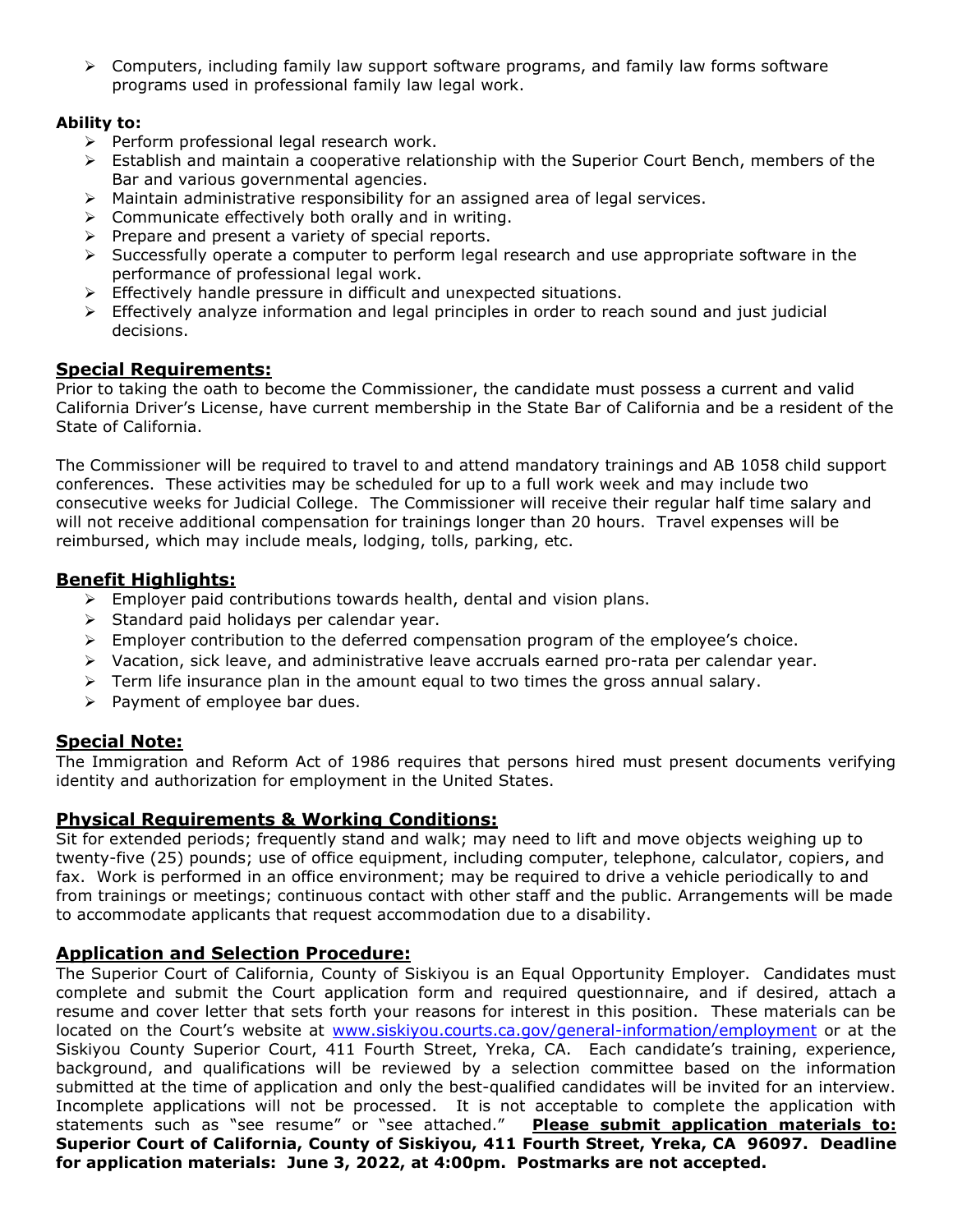## **REQUIRED QUESTIONNAIRE**:

This required questionnaire is intended to assist the Selection Committee in evaluating candidate qualifications. Clarity, conciseness, and completeness of answers are factors considered in the selection process. Limit your response to no more than five pages total (on  $8\frac{1}{2} \times 11$  white paper with 12-point Times New Roman font), exclusive of writing samples. In each of your responses, please indicate the company/organization, with which you received the specified training or experience. Submit your responses and completed court application form to the Siskiyou County Superior Court.

- 1) Please describe in detail your work accomplishments, experience, education, and training, using specific examples, in the following areas:
	- a) Civil and Family law
	- b) Probate law including conservatorships and guardianships
	- c) Criminal law
	- d) Juvenile law
	- e) Working directly with the public
	- f) Working with government agencies and community groups
	- g) Working as a Judge Pro Tempore
- 2) Have you ever held or applied for a commission, certificate, credential, or license, which required proof of good character, other than admission to practice law? If so, identify the date(s) of application, the issuing authority, the disposition of any such application, and, if granted, your number and present status.
- 3) As an attorney or judicial officer have you ever been:
	- a) Disciplined or cited for a breach of ethics or unprofessional conduct by, or been the subject of a complaint to, any court, administrative agency, bar association, disciplinary committee, or other professional group?
	- b) Sanctioned in excess of \$1,000 by any court or for contempt in any court or tribunal having the power of contempt? If so, give the details, including the relevant dates and the names, current addresses and telephone numbers of the judges involved and the counsel for the adverse parties. (Identify every complaint even if it was dismissed, did not result in disciplinary action or finding of contempt.)
- 4) Have you ever been charged in any civil or administrative action or convicted of a crime in which the alleged conduct involves moral turpitude, dishonesty and/or unethical conduct? If so, please provide the details, including the applicable dates and the names, current addresses, and telephone numbers of the counsel for the adverse parties (please do not report convictions for marijuana-related offenses if the convictions are more than two years old).
- 5) As a member of any organization, or as a holder of any office or license (including a driver's license), have you ever:
	- a) Been suspended, or otherwise disqualified, or had such license suspended or revoked?
	- b) Been reprimanded, censured, or otherwise disciplined?